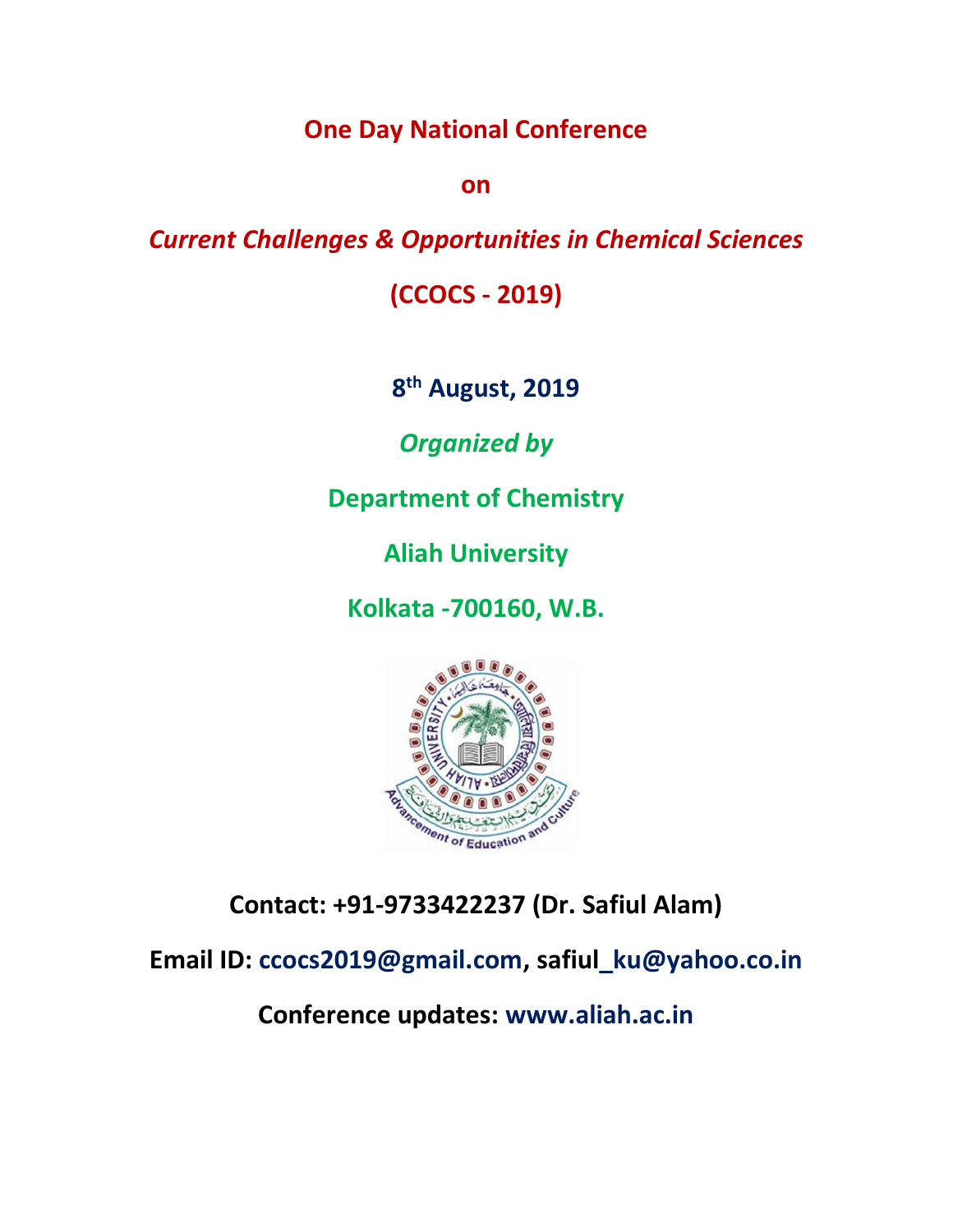# **Welcome to CCOCS – 2019**

Department of Chemistry is going to organize a one day National Conference on *Current Challenges & Opportunities in Chemical Sciences (CCOCS - 2019)* at our University on **8 th August, 2019.** Senior experts Academicians and Researchers from various premier Research Institutes and Indian Universities have agreed to deliver lectures on topics of Current interest. We cordially invite you and your colleagues to attend the National Conference. Recent development in chemistry in the fields of targeted organic synthesis, methodology development, bioinorganic chemistry, nano-sciences, theoretical physical chemistry, spectroscopy, and access of advanced functional materials & application in solar cells will be covered here. Moreover medicinal application of organic molecules in pharmaceutical industries will be discussed. The aim of this conference is to highlight the way for deciphering complex structures on one hand to molecular–level understanding of various chemical and biological processes on the other.

Thus *CCOCS-2019* is intended to be a forum for discussion on recent popular and relevant topics in chemical sciences. The scientific sessions of the conference will include invited lectures by eminent scientists, as well as poster presentations by young budding scientists from different fields of chemical sciences. The conference will provide a platform for the young researchers to interact with experts not only from their own field but from other allied fields too.

#### **Scientific Scope & Opportunities:**

- $\triangleright$  Organic Synthesis and Methodology development
- $\triangleright$  Bioinorganic Chemistry
- $\triangleright$  Nano Science
- $\triangleright$  Theory, Simulation & its application
- $\triangleright$  Spectroscopy
- $\triangleright$  Medicinal Chemistry
- $\triangleright$  Advanced Functional Materials & Solar Cells

#### **List of Speakers:**

- **Prof. Tapan Kanti Paine**, IACS, Kolkata
- **Prof. Tanmaya Pathak**, IIT Kharagpur
- **Dr. Asar Ahmed**, RTM Nagpur University
- **Prof. Sanjoy Bandopadhyay**, IIT Kharagpur
- **Prof. Nikhil Guchhait**, University of Calcutta
- **Dr. Ranjan Jana**, IICB Kolkata
- **Dr. Mrinalkanti Kundu**, TCG Life sciences, Kolkata
- **Dr. Basudev Prodhan**, Central University of Jharkhand